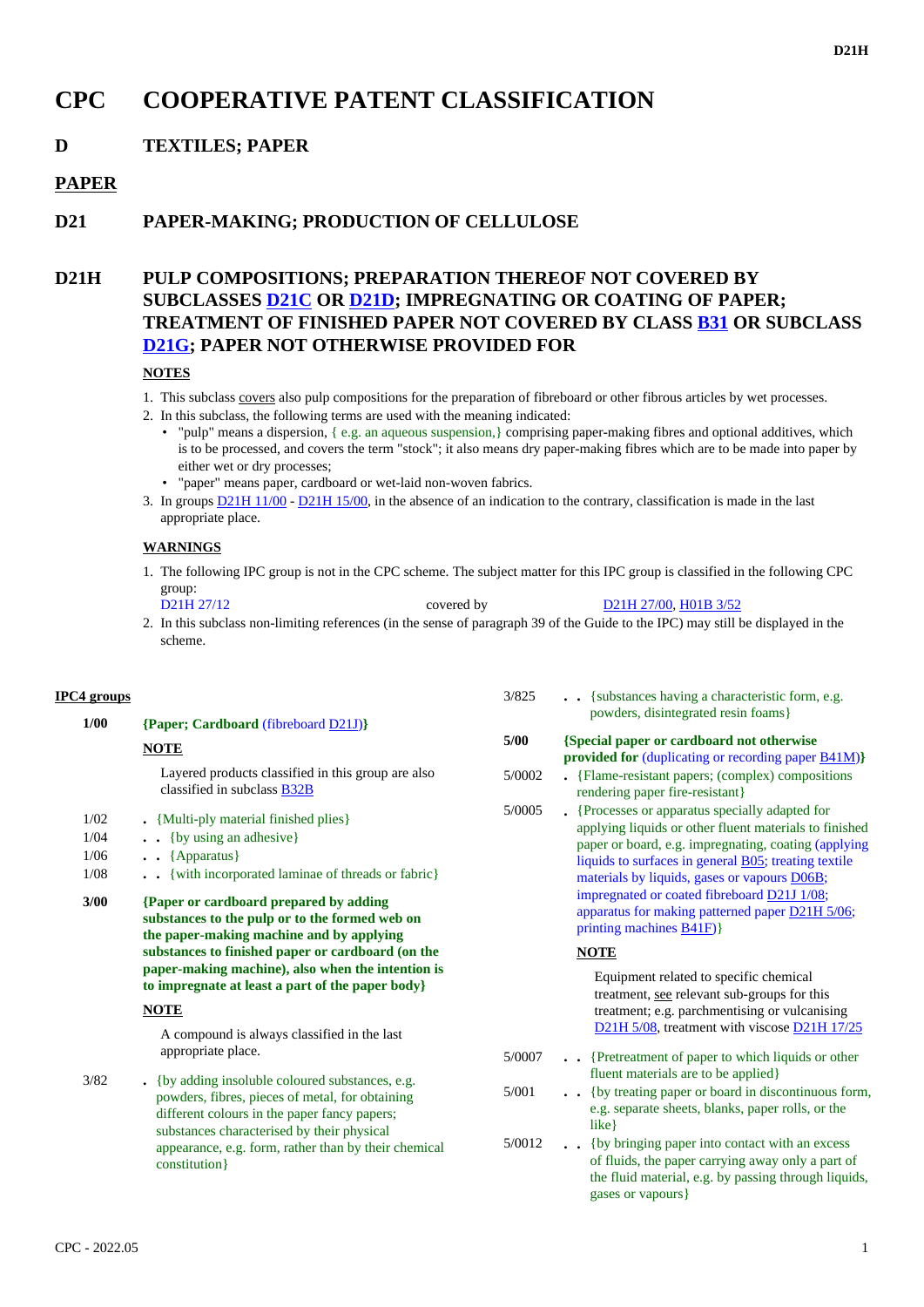| 5/0015 | {only one side of the paper being in contact<br>with the treating medium, e.g. paper carried by                                                                                          |
|--------|------------------------------------------------------------------------------------------------------------------------------------------------------------------------------------------|
| 5/0017 | support}<br>{Trailing blade coaters, e.g. blade engaging<br>$\ddot{\phantom{0}}$<br>paper and forming bottom wall of reservoir}                                                          |
| 5/002  | . {the paper being at least partly surrounded by<br>treating medium on both sides}                                                                                                       |
| 5/0022 | • {treating medium being a gas or vapour}                                                                                                                                                |
| 5/0025 | . . {by contact with a device carrying the treating<br>material (C12 take precedence) }                                                                                                  |
| 5/0027 | {by a rubbing device, e.g. with brushes or<br>$\ddot{\phantom{0}}$<br>pads }                                                                                                             |
| 5/003  | $\bullet$ $\bullet$ {with a roller}                                                                                                                                                      |
| 5/0032 | {Details thereof, e.g. surface characteristics,<br>$\ddot{\phantom{0}}$<br>peripheral speed}                                                                                             |
| 5/0035 | {the coating material on the applicator<br>$\mathbf{r}$<br>roller being subjected to a particular<br>treatment before applying to paper}                                                 |
| 5/0037 | {Reverse roll coating, e.g. applicator<br>surface moving in direction opposite to<br>that of paper}                                                                                      |
| 5/004  | {the treating material being non-fluent at the<br>moment of transfer, e.g. in form of preformed,<br>at least partially hardened, coating}                                                |
| 5/0042 | {by pouring or allowing to flow in a continuous<br>$\sim$                                                                                                                                |
|        | stream onto the surface, the entire stream being<br>carried away by the paper}                                                                                                           |
| 5/0045 | {Falling curtain method}                                                                                                                                                                 |
| 5/0047 | . . {by spraying or projecting (D21H 5/0022 takes<br>precedence) }                                                                                                                       |
| 5/005  | {involving several different techniques<br>of application (treatments in which the                                                                                                       |
|        | characteristics of a single treatment are of                                                                                                                                             |
|        | interest only, or in which all treatments have<br>characteristics provided for in a single sub-                                                                                          |
|        | group, see the relevant sub-groups for the                                                                                                                                               |
|        | single treatment; several superposed coatings                                                                                                                                            |
|        | D21H 19/82; apparatus for making multi-ply<br>material $D21H 1/06$ }                                                                                                                     |
| 5/0052 | . {Plural serial stages}                                                                                                                                                                 |
| 5/0055 | . . {Plural parallel stages}                                                                                                                                                             |
| 5/0057 | . {Apparatus permitting switching from one<br>technique to another}                                                                                                                      |
| 5/006  | • {Controlling or regulating (controlling or<br>regulating in general G05)}                                                                                                              |
| 5/0062 | {Regulating the amount or the distribution,                                                                                                                                              |
|        | e.g. smoothing, of essentially fluent material<br>already applied to the paper; Recirculating                                                                                            |
|        | excess coating material applied to paper (after-<br>treatment <b>D21H 25/00</b> - <b>D21H 25/18</b> )}                                                                                   |
| 5/0065 | - {with blades (trailing blade $D21H 5/0017$ )}                                                                                                                                          |
| 5/0067 | • {with an essentially cylindrical body, e.g.<br>roll or rod}                                                                                                                            |
| 5/007  | {with a blast of gas or vapour, e.g. air knife}                                                                                                                                          |
| 5/0072 | $\bullet$ {Anti-slip papers}                                                                                                                                                             |
| 5/0075 | • {Anti-friction, anti-abrasive or release paper                                                                                                                                         |
|        | (processes for obtaining an anti-friction or anti-<br>adhesive surface <b>B05D 5/08</b> ; adhesive materials<br>on paper characterised by the release coating<br>composition C09J 7/21)} |
| 5/0077 | {Transparent papers, e.g. paper treated with<br>transparent-rendering compositions or glassine                                                                                           |
|        | paper prepares from well-hydrated stock (paper                                                                                                                                           |
|        | with watermarks $\underline{B41M}$ 3/10; watermaking devices                                                                                                                             |
|        | D21F1/44)                                                                                                                                                                                |

| 5/008  | . {characterised by the use of special fibrous<br>materials as well as special compounds (use of<br>special fibrous materials D21H 5/12; adding<br>substances to the pulp or to the formed web                                                                                   |
|--------|----------------------------------------------------------------------------------------------------------------------------------------------------------------------------------------------------------------------------------------------------------------------------------|
|        | D21H 3/00)                                                                                                                                                                                                                                                                       |
| 5/0082 | • {Wall papers (printed wallpapers <b>B41M 3/18</b> ;<br>pregummed wall paper C09J 7/21)}                                                                                                                                                                                        |
| 5/0085 | • {Paper for surface-protection and decorative<br>purposes, e.g. pressure laminates (wall paper<br>D21H 5/0082; multi-ply material D21H 1/02)}                                                                                                                                   |
|        |                                                                                                                                                                                                                                                                                  |
| 5/0087 | • {Aspect concerning the core layer(s)}                                                                                                                                                                                                                                          |
| 5/009  | • {Aspect concerning the anchor layer(s)}                                                                                                                                                                                                                                        |
| 5/0092 | • {Post-treated paper (after-treatment following<br>application of substances to finished paper<br>D21H 25/00 - D21H 25/18, D21H 5/0062; after-<br>treatment of printed works <b>B41M 7/00</b> ; working<br>paper B31F; paper from fibres which can be<br>modified D21H 5/1272)} |
| 5/0095 | {with means capable of destructing or weakening                                                                                                                                                                                                                                  |
|        | the paper structure, e.g. cellulose decomposing<br>agents (working-up waste paper D21C 5/02)}                                                                                                                                                                                    |
| 5/0097 | • {with means restoring or reinforcing the paper-                                                                                                                                                                                                                                |
|        | structure (preserving paintings B44D 7/00; multi-<br>ply material with incorporated laminae of threads<br>or fabric D21H 1/08)}                                                                                                                                                  |
| 5/02   | • {Patterned paper}                                                                                                                                                                                                                                                              |
| 5/025  | • {Webs provided with apertures}                                                                                                                                                                                                                                                 |
| 5/04   | $\bullet$ {marbled}                                                                                                                                                                                                                                                              |
| 5/06   | $\bullet$ {Apparatus}                                                                                                                                                                                                                                                            |
| 5/08   | {Vegetable parchment}                                                                                                                                                                                                                                                            |
| 5/12   | . {characterised by the use of special fibrous                                                                                                                                                                                                                                   |
| 5/1209 | materials (felts or other non-woven fabrics D04)}<br>$\bullet$ { of protein fibres }                                                                                                                                                                                             |
| 5/1218 | { of crimped or crimpable fibres }                                                                                                                                                                                                                                               |
| 5/1227 | • • { of polysaccharide fibres other than cellulosic,                                                                                                                                                                                                                            |
|        | e.g. alginate fibres}                                                                                                                                                                                                                                                            |
| 5/1236 | {of fibres which have been treated to render them<br>$\ddot{\phantom{a}}$<br>suitable for sheet formation, e.g. fibrillatable<br>$fibres$ }                                                                                                                                      |
| 5/1245 | {of long or continuous filaments}                                                                                                                                                                                                                                                |
| 5/1254 | {of fibres which have been treated to improve<br>$\ddot{\phantom{0}}$                                                                                                                                                                                                            |
|        | their dispersion in the paper-making furnish}                                                                                                                                                                                                                                    |
| 5/1263 | • { of fibres which have been swollen}                                                                                                                                                                                                                                           |
| 5/1272 | • { of fibres which can be physically or chemically<br>modified during or after web formation (after<br>treatment of coated or impregnated papers<br>D21H 25/00 - D21H 25/18)                                                                                                    |
| 5/1281 | • {by chemical treatment}                                                                                                                                                                                                                                                        |
| 5/129  | {by thermal treatment}                                                                                                                                                                                                                                                           |
| 5/14   | • { of cellulose fibres only }                                                                                                                                                                                                                                                   |
| 5/141  | . . { of fibrous cellulose derivatives }                                                                                                                                                                                                                                         |
| 5/143  | {grafted or encapsulated cellulose}                                                                                                                                                                                                                                              |
| 5/145  | $\ldots$ {cellulose esters}                                                                                                                                                                                                                                                      |
| 5/146  | • {cellulose acetate}<br>$\ddotsc$ $\ddotsc$                                                                                                                                                                                                                                     |
| 5/148  | $\bullet \bullet$ {viscose}                                                                                                                                                                                                                                                      |
| 5/16   | {Tobacco or cigarette paper}                                                                                                                                                                                                                                                     |
| 5/18   |                                                                                                                                                                                                                                                                                  |
|        | • • { of inorganic fibres with or without cellulose<br>fibres }                                                                                                                                                                                                                  |
| 5/183  | {of asbestos fibres}<br>$\ddot{\phantom{0}}$                                                                                                                                                                                                                                     |
| 5/186  | {of mica fibres or flakes}<br>$\ddot{\phantom{0}}$                                                                                                                                                                                                                               |
| 5/20   | { of organic non-cellulosic fibres too short for<br>spinning, with or without cellulose fibres}                                                                                                                                                                                  |
| 5/202  | {polyolefins}<br>$\ddot{\phantom{0}}$                                                                                                                                                                                                                                            |
| 5/205  | {acrylic fibres}<br>$\ddot{\phantom{0}}$                                                                                                                                                                                                                                         |
|        |                                                                                                                                                                                                                                                                                  |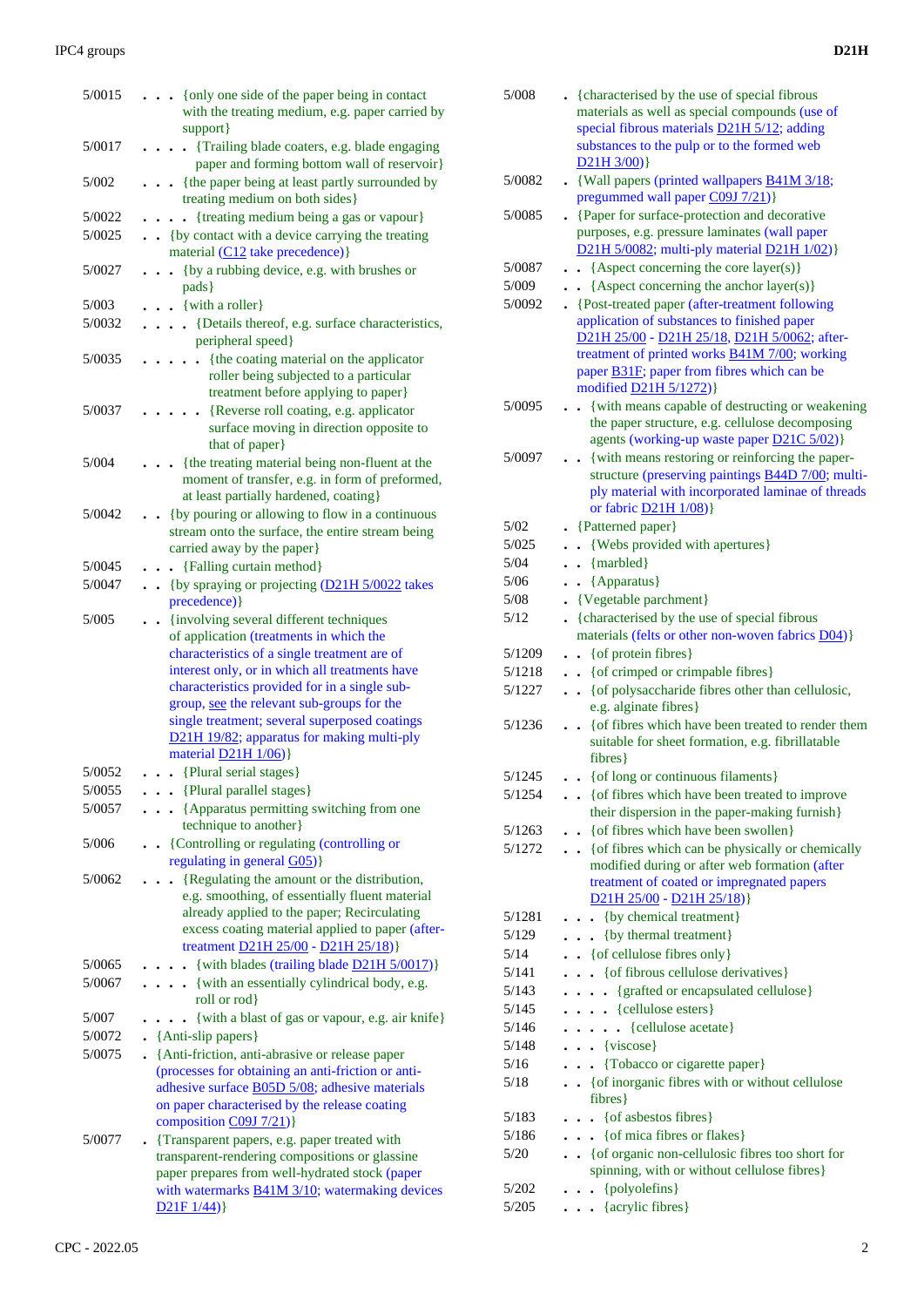| 5/207  | $\cdots$ {polyester fibres}                                                                             |
|--------|---------------------------------------------------------------------------------------------------------|
| 5/22   | . {Fungicidal, bactericidal, insecticidal, disinfecting,                                                |
|        | antiseptic, or corrosion-inhibiting paper antistatic,                                                   |
| 5/24   | antioxygenic paper (toilet paper A47K 10/16)}<br>. {having enhanced flexibility or extensibility        |
|        | produced by mechanical treatment of the unfinished                                                      |
|        | paper (crêping paper <b>B31F 1/12</b> ; making patterned                                                |
|        | paper D21F 11/006, apertured paper D21F 11/008)}                                                        |
| 5/245  | {obtained by compressing the (moist) paper in                                                           |
|        | directions lying in, and optionally perpendicular<br>to, the paper plane, e.g. plain-surfaced Clupak    |
|        | papers }                                                                                                |
| 5/26   | {Special paper or cardboard manufactured by dry                                                         |
|        | method; Apparatus or processes for forming webs                                                         |
|        | by dry method from mainly short-fibre or particle<br>material, e.g. paper pulp (making board from wood, |
|        | e.g. lignocellulosic, particles or fibres <b>B27N</b> 1/00                                              |
|        | and subgroups; making non-woven fabrics from                                                            |
|        | textile fibres D04H 1/72; machines for forming                                                          |
|        | diapers <b>A61F 13/15585</b> ; lap-forming devices in                                                   |
|        | preliminary treatment of fibres, e.g. for spinning<br>D01G 25/00)                                       |
| 5/2607 | {Pretreatment and individualisation of the fibres,                                                      |
|        | formation of the mixture fibres-gas and laying                                                          |
|        | the fibres on a forming surface (manufacture of a                                                       |
| 5/2614 | pulp sheet or dewatered pulp D21C 9/185)}<br>{Detachment of the fibres from their                       |
|        | compressed state, e.g. by disintegration of a                                                           |
|        | pulpboard (mechanical treatment of fibrous raw                                                          |
|        | materials by dry methods D21B 1/06)}                                                                    |
| 5/2621 | {Distribution of the fibres in the gas stream and                                                       |
| 5/2628 | on the forming surface}<br>{Formation of a product from several                                         |
|        | constituents, e.g. blends of various types of                                                           |
|        | fibres, fillers and/or binders or formation                                                             |
|        | from various sources and/or streams or fibres                                                           |
|        | (mixing non-fibrous materials with fibres<br>as a preliminary treatment of fibres, e.g. for             |
|        | spinning D01G 13/00)}                                                                                   |
| 5/2635 | • {forming a final homogeneous product}                                                                 |
| 5/2642 | • {forming a final non-homogeneous product}                                                             |
| 5/265  | • {Treatment of the formed web}                                                                         |
| 5/2657 | $\bullet \bullet \{Consolidation\}$                                                                     |
| 5/2664 | {Addition of a binder, e.g. synthetic resins or<br>$\ddot{\phantom{a}}$<br>water }                      |
| 5/2671 | {Compression of the web, optionally with<br>$\ddot{\phantom{0}}$                                        |
|        | the use of a binder}                                                                                    |
| 5/2678 | {Manufacture of layered products (assembly of                                                           |
|        | superposed sheets), comprising the consolidation                                                        |
|        | of such a structure (formation of a web by dry<br>method directly on to other webs formed solely        |
|        | by dry method D21H 5/2628 and subgroups)}                                                               |
| 5/2685 | {by dry method on to a web or on or between                                                             |
|        | several preformed webs, at least one of which                                                           |
|        | has been formed by another method, e.g. by                                                              |
| 5/2692 | wet method<br>{Assembly of several preformed webs, at least                                             |
|        | one of which has been formed by dry method}                                                             |
|        |                                                                                                         |
|        |                                                                                                         |
| 11/00  | Pulp or paper, comprising cellulose or                                                                  |

| 11/00 | Pulp or paper, comprising cellulose or<br>lignocellulose fibres of natural origin only |
|-------|----------------------------------------------------------------------------------------|
| 11/02 | . Chemical or chemomechanical $\{$ or<br>chemothermomechanical } pulp                  |

| 11/04 | . . Kraft or sulfate pulp                                                                                                                                               |
|-------|-------------------------------------------------------------------------------------------------------------------------------------------------------------------------|
| 11/06 | . Sulfite or bisulfite pulp                                                                                                                                             |
| 11/08 | . Mechanical or thermomechanical pulp                                                                                                                                   |
| 11/10 | . Mixtures of chemical and mechanical pulp                                                                                                                              |
| 11/12 | . Pulp from non-woody plants or crops, e.g. cotton,                                                                                                                     |
|       | flax, straw, bagasse                                                                                                                                                    |
| 11/14 | . Secondary fibres (working-up waste paper                                                                                                                              |
|       | $D21C$ 5/02)                                                                                                                                                            |
| 11/16 | modified by a particular after-treatment                                                                                                                                |
| 11/18 | Highly hydrated, swollen or fibrillatable fibres                                                                                                                        |
| 11/20 | . Chemically or biochemically modified fibres                                                                                                                           |
| 11/22 | . cationised                                                                                                                                                            |
| 13/00 | Pulp or paper, comprising synthetic cellulose<br>or non-cellulose fibres or web-forming material<br>(chemical features in the manufacture of artificial<br>fibres D01F) |
| 13/02 | Synthetic cellulose fibres                                                                                                                                              |
| 13/04 | . Cellulose ethers                                                                                                                                                      |
| 13/06 | . Cellulose esters                                                                                                                                                      |
| 13/08 | • from regenerated cellulose                                                                                                                                            |
| 13/10 | . Organic non-cellulose fibres                                                                                                                                          |
| 13/12 | from macromolecular compounds obtained<br>$\ddot{\phantom{a}}$                                                                                                          |
|       | by reactions only involving carbon-to-carbon<br>unsaturated bonds                                                                                                       |
| 13/14 | · · Polyalkenes, e.g. polystyrene {polyethylene}                                                                                                                        |
| 13/16 | . Polyalkenylalcohols; Polyalkenylethers;<br>Polyalkenylesters                                                                                                          |
| 13/18 | . Polymers of unsaturated acids or derivatives<br>thereof, e.g. polyacrylonitriles                                                                                      |
| 13/20 | from macromolecular compounds obtained<br>$\ddot{\phantom{0}}$<br>otherwise than by reactions only involving<br>carbon-to-carbon unsaturated bonds                      |
| 13/22 | . Condensation polymers of aldehydes or ketones                                                                                                                         |
| 13/24 | . . Polyesters                                                                                                                                                          |
| 13/26 | . . Polyamides; Polyimides                                                                                                                                              |
| 13/28 | . . from natural polymers                                                                                                                                               |
| 13/30 | . Non-cellulose polysaccharides                                                                                                                                         |
| 13/32 | $\cdots$ Alginate fibres                                                                                                                                                |
| 13/34 | . Protein fibres                                                                                                                                                        |
| 13/36 | . Inorganic fibres or flakes                                                                                                                                            |
| 13/38 | . . siliceous                                                                                                                                                           |
| 13/40 | vitreous, e.g. mineral wool, glass fibres                                                                                                                               |
| 13/42 | $\ldots$ Asbestos                                                                                                                                                       |
| 13/44 | . Flakes, e.g. mica, vermiculite                                                                                                                                        |
| 13/46 | . Non-siliceous fibres, e.g. from metal oxides                                                                                                                          |
| 13/48 | Metal or metallised fibres                                                                                                                                              |
| 13/50 | . Carbon fibres                                                                                                                                                         |
| 15/00 | Pulp or paper, comprising fibres or web-forming<br>material characterised by features other than their                                                                  |
|       | chemical constitution                                                                                                                                                   |
| 15/02 | . characterised by configuration                                                                                                                                        |
| 15/04 | . crimped, kinked, curled or twisted fibres                                                                                                                             |
| 15/06 | . Long fibres, i.e. fibres exceeding the upper<br>length limit of conventional paper-making fibres;<br>Filaments                                                        |
| 15/08 | . Flakes (D21H 13/44 takes precedence)                                                                                                                                  |
| 15/10 | . Composite fibres                                                                                                                                                      |
| 15/12 | partly organic, partly inorganic                                                                                                                                        |
|       |                                                                                                                                                                         |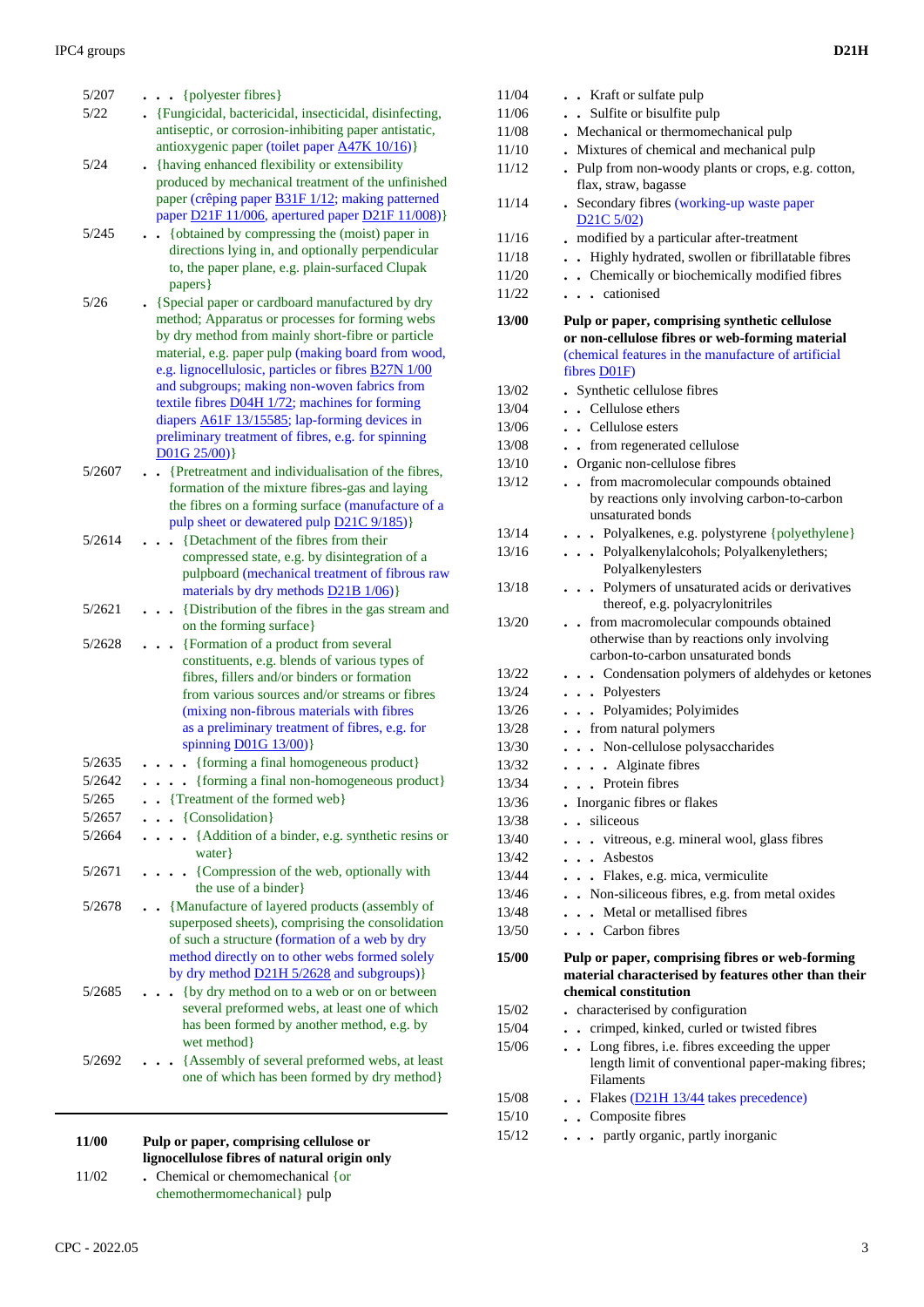| 17/00          | Non-fibrous material added to the pulp,<br>characterised by its constitution; Paper-<br>impregnating material characterised by its<br>constitution                                                                     |
|----------------|------------------------------------------------------------------------------------------------------------------------------------------------------------------------------------------------------------------------|
|                | <b>NOTE</b>                                                                                                                                                                                                            |
|                | In this group, in the absence of an indication to<br>the contrary, a material is classified in the last<br>appropriate place.                                                                                          |
| 17/005         | • {Microorganisms or enzymes}                                                                                                                                                                                          |
| 17/01          | . Waste products, e.g. sludge                                                                                                                                                                                          |
| 17/02          | Material of vegetable origin (proteins D21H 17/22;<br>lignins D21H 17/23; polysaccharides D21H 17/24;<br>rosin D21H 17/62)                                                                                             |
| 17/03          | Non-macromolecular organic compounds                                                                                                                                                                                   |
| 17/04          | Hydrocarbons<br>$\ddot{\phantom{0}}$<br>$\bullet$                                                                                                                                                                      |
| 17/05          | containing elements other than carbon and<br>hydrogen only                                                                                                                                                             |
| 17/06          | . Alcohols; Phenols; Ethers; Aldehydes;<br>Ketones; Acetals; Ketals                                                                                                                                                    |
| 17/07          | . Nitrogen-containing compounds                                                                                                                                                                                        |
| 17/08          | . Isocyanates                                                                                                                                                                                                          |
| 17/09          | . Sulfur-containing compounds                                                                                                                                                                                          |
| 17/10          | . Phosphorus-containing compounds                                                                                                                                                                                      |
| 17/11          | . Halides                                                                                                                                                                                                              |
| 17/12          | . Organo-metallic compounds                                                                                                                                                                                            |
| 17/13          | . Silicon-containing compounds                                                                                                                                                                                         |
| 17/14          | . Carboxylic acids; Derivatives thereof                                                                                                                                                                                |
| 17/15          | Polycarboxylic acids, e.g. maleic acid                                                                                                                                                                                 |
| 17/16          | . Addition products thereof with<br>hydrocarbons                                                                                                                                                                       |
| 17/17          | . . Ketenes, e.g. ketene dimers                                                                                                                                                                                        |
| 17/18<br>17/19 | . forming new compounds in situ, e.g. within the<br>pulp or paper, by chemical reaction with itself,<br>or other added substances, e.g. by grafting on<br>the fibres<br>• by reactions only involving carbon-to-carbon |
|                | unsaturated bonds                                                                                                                                                                                                      |
| 17/20<br>17/21 | • Macromolecular organic compounds<br>of natural origin; Derivatives thereof                                                                                                                                           |
| 17/22          | Proteins                                                                                                                                                                                                               |
| 17/23          | . Lignins<br>$\ddot{\phantom{0}}$                                                                                                                                                                                      |
| 17/24          | Polysaccharides<br>$\ddot{\phantom{0}}$                                                                                                                                                                                |
| 17/25          | Cellulose<br>$\ddot{\phantom{0}}$<br>$\bullet$<br>$\ddot{\phantom{0}}$                                                                                                                                                 |
| 17/26          | . Ethers thereof<br>$\bullet$                                                                                                                                                                                          |
| 17/27          | . Esters thereof<br>$\bullet$                                                                                                                                                                                          |
| 17/28          | . Starch                                                                                                                                                                                                               |
| 17/29          | . . cationic                                                                                                                                                                                                           |
| 17/30          | . Alginic acid or alginates                                                                                                                                                                                            |
| 17/31          | $\cdot$ Gums                                                                                                                                                                                                           |
| 17/32          | . Guar {or other polygalactomannan} gum                                                                                                                                                                                |
| 17/33          | Synthetic macromolecular compounds<br>$\ddot{\phantom{0}}$                                                                                                                                                             |
| 17/34          | obtained by reactions only involving carbon-to-                                                                                                                                                                        |
|                | carbon unsaturated bonds                                                                                                                                                                                               |
| 17/35          | . Polyalkenes, e.g. polystyrene                                                                                                                                                                                        |
| 17/36          | . Polyalkenyalcohols; Polyalkenylethers;<br>Polyalkenylesters                                                                                                                                                          |
| 17/37          | . Polymers of unsaturated acids or derivatives<br>thereof, e.g. polyacrylates                                                                                                                                          |
| 17/375         | {Poly(meth)acrylamide}<br>$\ddot{\phantom{0}}$                                                                                                                                                                         |
| 17/38          | containing crosslinkable groups                                                                                                                                                                                        |

|        | groups                                                                  |
|--------|-------------------------------------------------------------------------|
| 17/40  | . unsaturated                                                           |
| 17/41  | containing ionic groups                                                 |
| 17/42  | anionic<br>$\cdot \cdot \cdot$                                          |
| 17/43  | . Carboxyl groups or derivatives thereof                                |
| 17/44  | . cationic                                                              |
| 17/45  | . Nitrogen-containing groups                                            |
| 17/455 | . {comprising tertiary amine or being at                                |
|        | least partially quaternised}                                            |
| 17/46  | obtained otherwise than by reactions only                               |
|        | involving carbon-to-carbon unsaturated bonds                            |
| 17/47  | . Condensation polymers of aldehydes or                                 |
|        | ketones                                                                 |
| 17/48  | $\ldots$ with phenols                                                   |
| 17/49  | . with compounds containing hydrogen                                    |
|        | bound to nitrogen                                                       |
| 17/50  | Acyclic compounds<br>.                                                  |
| 17/51  | . Triazines, e.g. melamine                                              |
| 17/52  | $\cdots$ $\cdots$ Epoxy resins                                          |
| 17/53  | . Polyethers; Polyesters                                                |
| 17/54  | . obtained by reactions forming in the main                             |
|        | chain of the macromolecule a linkage                                    |
|        | containing nitrogen                                                     |
| 17/55  | . Polyamides; Polyaminoamides; Polyester-                               |
|        | amides                                                                  |
| 17/56  | . Polyamines; Polyimines; Polyester-imides                              |
| 17/57  | . Polyureas; Polyurethanes                                              |
| 17/58  | obtained by reactions forming in the main                               |
|        | chain of the macromolecule a linkage                                    |
|        | containing sulfur                                                       |
| 17/59  | . obtained by reactions forming in the main                             |
|        | chain of the macromolecule a linkage                                    |
|        | containing silicon                                                      |
| 17/60  | . Waxes                                                                 |
| 17/61  | . Bitumen                                                               |
| 17/62  | . Rosin; Derivatives thereof                                            |
| 17/63  | Inorganic compounds                                                     |
| 17/64  | . Alkaline compounds                                                    |
| 17/65  | . . Acid compounds                                                      |
| 17/66  | Salts, e.g. alums                                                       |
| 17/67  | . Water-insoluble compounds, e.g. fillers, pigments                     |
| 17/675 | {Oxides, hydroxides or carbonates}<br>$\ddot{\phantom{0}}$<br>$\bullet$ |
| 17/68  | siliceous, e.g. clays<br>$\ddot{\phantom{0}}$                           |
| 17/69  | modified, e.g. by association with other<br>$\ddot{\phantom{a}}$        |
|        | compositions prior to incorporation in the pulp                         |
|        | or paper                                                                |
| 17/70  | . forming new compounds in situ, e.g. within the                        |
|        | pulp or paper, by chemical reaction with other                          |
|        | substances added separately                                             |
| 17/71  | • {Mixtures of material $(D21H 17/69)$ takes                            |
|        | precedence); Pulp or paper comprising several                           |
|        | different materials not incorporated by special                         |
|        | processes (D21H 23/10, D21H 23/70, D21H 23/76                           |
|        | take precedence) }                                                      |
| 17/72  | . . { of organic material }                                             |
| 17/73  | . { of inorganic material }                                             |
| 17/74  | {of organic and inorganic material}                                     |
| 19/00  | Coated paper (coated fibreboard D21J 1/08);                             |
|        | Coating material (recording sheets characterised                        |
|        | by the coating used to improve ink, dye or pigment                      |
|        | receptivity <b>B41M 5/50</b> )                                          |
| 19/02  | $\blacksquare$ Metal coatings ( $D21H19/66$ takes precedence)           |
|        |                                                                         |

17/39 **. . . . .** forming ether crosslinkages, e.g. alkylol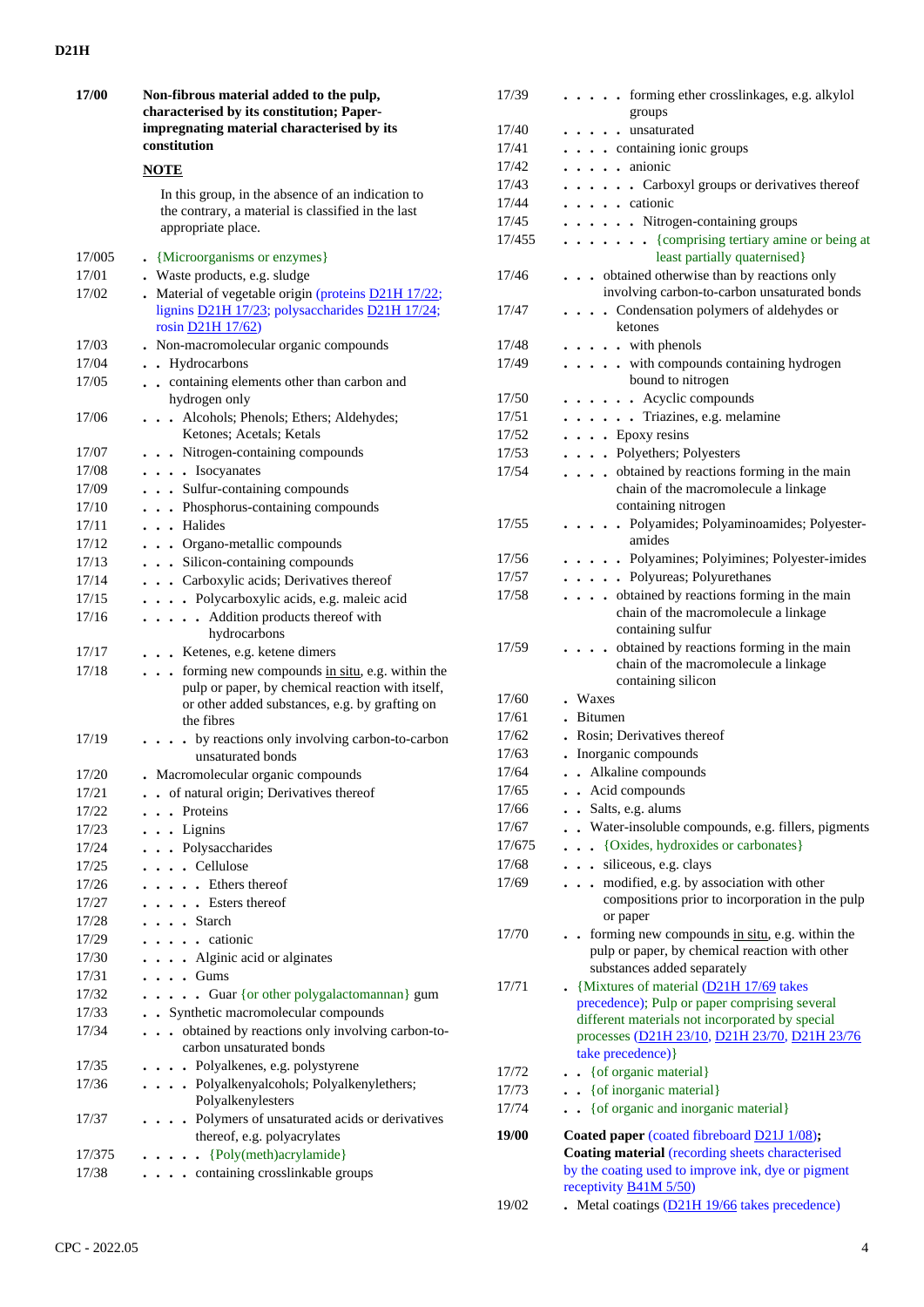| 19/04  | applied as foil<br>$\bullet$                                                                                                                           |
|--------|--------------------------------------------------------------------------------------------------------------------------------------------------------|
| 19/06  |                                                                                                                                                        |
|        | applied as liquid or powder<br>$\ddot{\phantom{0}}$                                                                                                    |
| 19/08  | applied as vapour, e.g. in vacuum                                                                                                                      |
| 19/10  | Coatings without pigments (D21H 19/66 takes                                                                                                            |
|        | precedence)                                                                                                                                            |
| 19/12  | applied as a solution using water as the only<br>solvent, e.g. in the presence of acid or alkaline<br>compounds                                        |
| 19/14  | applied in a form other than the aqueous solution<br>defined in group D21H 19/12                                                                       |
| 19/16  | . comprising curable or polymerisable<br>compounds (D21H 19/24 takes precedence)                                                                       |
| 19/18  | . . comprising waxes                                                                                                                                   |
| 19/20  | comprising macromolecular compounds<br>obtained by reactions only involving carbon-to-<br>carbon unsaturated bonds                                     |
| 19/22  | . . Polyalkenes, e.g. polystyrene                                                                                                                      |
| 19/24  | comprising macromolecular compounds<br>obtained otherwise than by reactions only<br>involving carbon-to-carbon unsaturated bonds                       |
| 19/26  | . Aminoplasts                                                                                                                                          |
| 19/28  | . Polyesters                                                                                                                                           |
| 19/30  | . Polyamides; Polyimides                                                                                                                               |
| 19/32  | obtained by reactions forming a linkage<br>containing silicon in the main chain of the<br>macromolecule                                                |
| 19/34  | comprising cellulose or derivatives thereof<br>$\ddot{\phantom{0}}$                                                                                    |
| 19/36  | • Coatings with pigments (D21H 19/66 takes<br>precedence; metal powder D21H 19/06)                                                                     |
| 19/38  | characterised by the pigments<br>$\ddot{\phantom{0}}$                                                                                                  |
| 19/385 | . {Oxides, hydroxides or carbonates}                                                                                                                   |
| 19/40  | . . siliceous, e.g. clays                                                                                                                              |
| 19/42  | at least partly organic<br>$\ddot{\phantom{0}}$                                                                                                        |
| 19/44  | . characterised by the other ingredients, e.g. the<br>binder or dispersing agent                                                                       |
| 19/46  | . Non-macromolecular organic compounds                                                                                                                 |
| 19/48  | . Diolefins, e.g. butadiene; Aromatic vinyl<br>monomers, e.g. styrene; Polymerisable<br>unsaturated acids or derivatives thereof, e.g.<br>acrylic acid |
| 19/50  | Proteins                                                                                                                                               |
| 19/52  | . Cellulose; Derivatives thereof                                                                                                                       |
| 19/54  | . Starch                                                                                                                                               |
| 19/56  | Macromolecular organic compounds or                                                                                                                    |
|        | oligomers thereof obtained by reactions only<br>involving carbon-to-carbon unsaturated bonds                                                           |
| 19/58  | Polymers or oligomers of diolefins, aromatic<br>vinyl monomers or unsaturated acids or<br>derivatives thereof                                          |
| 19/60  | · Polyalkenylalcohols; Polyalkenylethers;<br>Polyalkenylesters                                                                                         |
| 19/62  | Macromolecular organic compounds or<br>oligomers thereof obtained otherwise than<br>by reactions only involving carbon-to-carbon<br>unsaturated bonds  |
| 19/64  | Inorganic compounds<br>$\ddot{\phantom{0}}$                                                                                                            |
| 19/66  | . Coatings characterised by a special visual effect,<br>e.g. patterned, textured (marbled paper D21H 27/04)                                            |
| 19/68  | uneven, broken, discontinuous                                                                                                                          |
| 19/70  | with internal voids, e.g. bubble coatings                                                                                                              |
| 19/72  | Coated paper characterised by the paper substrate                                                                                                      |
| 19/74  | the substrate having an uneven surface, e.g.                                                                                                           |
|        |                                                                                                                                                        |

crêped or corrugated paper

| 19/76  | the substrate having specific absorbent properties                                              |
|--------|-------------------------------------------------------------------------------------------------|
| 19/78  | . being substantially impervious to the coating                                                 |
| 19/80  | Paper comprising more than one coating                                                          |
|        | (D21H 19/02 takes precedence)                                                                   |
| 19/82  | superposed {(D21H 19/84 takes precedence)}<br>$\sim$                                            |
| 19/822 | {two superposed coatings, both being                                                            |
|        | pigmented}                                                                                      |
| 19/824 | {two superposed coatings, both being non-                                                       |
|        | pigmented}                                                                                      |
| 19/826 | {two superposed coatings, the first applied<br>$\bullet$                                        |
|        | being pigmented and the second applied being                                                    |
|        | non-pigmented}                                                                                  |
| 19/828 | {two superposed coatings, the first applied                                                     |
|        | being non-pigmented and the second applied                                                      |
|        | being pigmented}                                                                                |
| 19/84  | on both sides of the substrate                                                                  |
|        |                                                                                                 |
| 21/00  | Non-fibrous material added to the pulp,                                                         |
|        | characterised by its function, form or properties;                                              |
|        | Paper-impregnating or coating material,                                                         |
|        | characterised by its function, form or properties                                               |
| 21/02  | Agents for preventing deposition on the paper mill                                              |
|        | equipment, e.g. pitch or slime control (removal of                                              |
|        | fats, resins, pitch, or waxes D21C 9/08)                                                        |
| 21/04  | Slime-control agents<br>$\ddot{\phantom{a}}$                                                    |
| 21/06  | Paper forming aids                                                                              |
| 21/08  | Dispersing agents for fibres<br>$\bullet$                                                       |
| 21/10  | Retention agents or drainage improvers<br>$\ddot{\phantom{0}}$                                  |
| 21/12  | Defoamers<br>$\cdot$                                                                            |
| 21/14  | characterised by function or properties in or on the                                            |
|        | paper (D21H 19/66, D21H 27/02 take precedence)                                                  |
| 21/143 | {Agents preventing ageing of paper, e.g. radiation                                              |
|        | absorbing substances}                                                                           |
| 21/146 | . . {Crêping adhesives}                                                                         |
| 21/16  | • Sizing or water-repelling agents                                                              |
| 21/18  | . Reinforcing agents                                                                            |
| 21/20  | . . Wet strength agents                                                                         |
| 21/22  | Agents rendering paper porous, absorbent or                                                     |
|        | bulky                                                                                           |
| 21/24  | Surfactants                                                                                     |
| 21/26  | Agents rendering paper transparent or translucent                                               |
| 21/28  | Colorants {; Pigments or opacifying agents}                                                     |
| 21/285 | {insoluble}<br>$\ddot{\phantom{0}}$<br>$\ddot{\phantom{0}}$                                     |
| 21/30  | Luminescent or fluorescent substances, e.g. for<br>$\ddot{\phantom{0}}$                         |
|        | optical bleaching (D21H 21/40 takes precedence)                                                 |
| 21/32  | Bleaching agents (bleaching cellulose pulp<br>$\bullet$                                         |
|        | $D21C$ 9/10)                                                                                    |
| 21/34  | . Ignifugeants                                                                                  |
| 21/36  | . Biocidal agents, e.g. fungicidal, bactericidal,                                               |
|        | insecticidal agents                                                                             |
| 21/38  | • Corrosion-inhibiting agents or anti-oxidants                                                  |
| 21/40  | Agents facilitating proof of genuineness or                                                     |
|        | preventing fraudulent alteration, e.g. for security                                             |
|        |                                                                                                 |
|        | paper (watermarking B41M 3/10, D21F 1/44;                                                       |
|        | security printing <b>B41M 3/14</b> ; securities or<br>banknotes characterised by colour effects |
|        | B42D 25/29, B42D 25/30; testing paper currency                                                  |
|        | or valuable papers for genuineness G07D 7/00)                                                   |
| 21/42  | Ribbons or strips (filaments D21H 15/06)                                                        |
| 21/44  | Latent security elements, i.e. detectable or<br>$\ddot{\phantom{0}}$                            |
|        | becoming apparent only by use of special                                                        |
|        | verification or tampering devices or methods                                                    |
|        |                                                                                                 |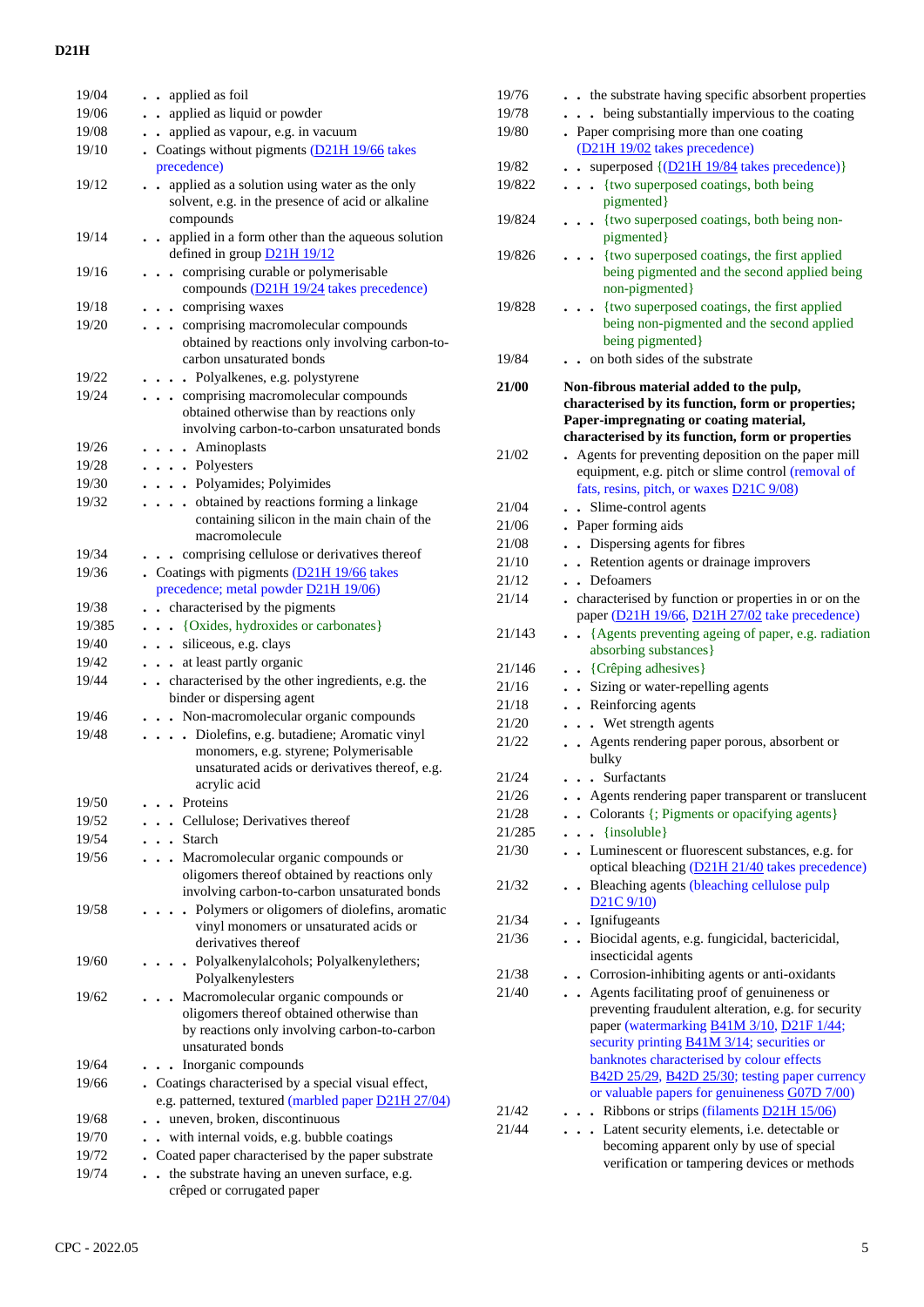| 21/46 | Elements suited for chemical verification or<br>impeding chemical tampering, e.g. by use of<br>eradicators                                                                                                                                                      |
|-------|-----------------------------------------------------------------------------------------------------------------------------------------------------------------------------------------------------------------------------------------------------------------|
| 21/48 | • Elements suited for physical verification, e.g.<br>by irradiation                                                                                                                                                                                             |
| 21/50 | characterised by form $(D21H 19/66, D21H 21/42)$ ,<br>D <sub>21</sub> H <sub>27</sub> /0 <sub>2</sub> take precedence)                                                                                                                                          |
| 21/52 | . Additives of definite length or shape                                                                                                                                                                                                                         |
| 21/54 | . . being spherical, e.g. microcapsules, beads                                                                                                                                                                                                                  |
| 21/56 | $\cdot$ Foam                                                                                                                                                                                                                                                    |
| 23/00 | Processes or apparatus for adding material to the<br>pulp or to the paper (applying liquids or other fluent<br>material to surfaces, in general <b>B05</b> ; processes for<br>making continuous lengths of paper D21F 11/00)                                    |
|       | <b>NOTE</b>                                                                                                                                                                                                                                                     |
|       | Processes or apparatus used for addition to the<br>paper during its manufacture, i.e. on-machine, are<br>classified in groups D21H 23/24 - D21H 23/28<br>if they are specially influenced by, or specially<br>adapted to the paper-making process.              |
| 23/02 | . characterised by the manner in which substances are<br>added                                                                                                                                                                                                  |
| 23/04 | • Addition to the pulp; After-treatment of added<br>substances in the pulp                                                                                                                                                                                      |
| 23/06 | . Controlling the addition                                                                                                                                                                                                                                      |
| 23/08 | by measuring pulp properties, e.g. zeta<br>.<br>potential, pH                                                                                                                                                                                                   |
| 23/10 | at least two kinds of compounds being<br>$\ddot{\phantom{a}}$<br>$\bullet$<br>$\ddot{\phantom{a}}$<br>added                                                                                                                                                     |
| 23/12 | by measuring properties of the formed web                                                                                                                                                                                                                       |
| 23/14 | • by selecting point of addition or time of<br>contact between components                                                                                                                                                                                       |
| 23/16 | Addition before or during pulp beating<br>or refining (disintegrating fibrous raw<br>materials in mills in the presence of<br>chemical agents <b>D21B</b> 1/16; methods of<br>beating D21D 1/02; methods of refining<br>D21D1/20                                |
| 23/18 | Addition at a location where shear forces<br>are avoided before sheet-forming, e.g.<br>after pulp beating or refining                                                                                                                                           |
| 23/20 | Apparatus therefor                                                                                                                                                                                                                                              |
| 23/22 | . Addition to the formed paper                                                                                                                                                                                                                                  |
| 23/24 | during paper manufacture                                                                                                                                                                                                                                        |
| 23/26 | • by selecting point of addition or moisture<br>content of the paper                                                                                                                                                                                            |
| 23/28 | Addition before the dryer section, e.g. at<br>the wet end or press section                                                                                                                                                                                      |
| 23/30 | • Pretreatment of the paper $(D21H 23/70)$ ,<br>D21H 23/76 take precedence)                                                                                                                                                                                     |
| 23/32 | by contacting paper with an excess of<br>material, e.g. from a reservoir or in a manner<br>necessitating removal of applied excess<br>material from the paper (D21H 23/66 takes<br>precedence; removing excess material<br>D <sub>21</sub> H <sub>25</sub> /08) |
| 23/34 | Knife or blade type coaters                                                                                                                                                                                                                                     |
| 23/36 | Knife or blade forming part of the fluid<br>$\ddot{\phantom{a}}$                                                                                                                                                                                                |
|       | reservoir, e.g. puddle-type trailing blade<br>{or short-dwell coaters}                                                                                                                                                                                          |

| 23/38  | the fluid material being applied with a<br>special device, e.g. with a roll in a flooded-<br>nip inverted blade coater                                                                                                 |
|--------|------------------------------------------------------------------------------------------------------------------------------------------------------------------------------------------------------------------------|
| 23/40  | only one side of the paper being in contact<br>with the material (D21H 23/34 takes<br>precedence)                                                                                                                      |
| 23/42  | Paper being at least partly surrounded by the<br>material on both sides (D21H 23/34 takes<br>precedence)                                                                                                               |
| 23/44  | Treatment with a gas or vapour                                                                                                                                                                                         |
| 23/46  | Pouring or allowing the fluid to flow in a                                                                                                                                                                             |
|        | continuous stream on to the surface, the<br>entire stream being carried away by the paper<br>(D21H 23/66 takes precedence)                                                                                             |
| 23/48  | . Curtain coaters                                                                                                                                                                                                      |
| 23/50  | Spraying or projecting (D21H 23/44,<br>D21H 23/66 take precedence)                                                                                                                                                     |
| 23/52  | by contacting paper with a device carrying<br>$\ddot{\phantom{0}}$<br>the material (D21H 23/32, D21H 23/46,                                                                                                            |
|        | D21H 23/66 take precedence)                                                                                                                                                                                            |
| 23/54  | . Rubbing devices, e.g. brush, pad, felt                                                                                                                                                                               |
| 23/56  | . Rolls (D21H 23/38 takes precedence)                                                                                                                                                                                  |
| 23/58  | . Details thereof, e.g. surface characteristics,<br>peripheral speed                                                                                                                                                   |
| 23/60  | the material on the applicator roll<br>$\ddot{\phantom{a}}$                                                                                                                                                            |
|        | being subjected to a particular<br>treatment before applying to the paper<br>(D21H 23/64 takes precedence)                                                                                                             |
| 23/62  | Reverse roll coating, i.e. applicator roll<br>surface moving in direction opposite to<br>that of the paper                                                                                                             |
| 23/64  | the material being non-fluent at the moment<br>of transfer, e.g. in form of preformed, at least<br>partially hardened coating                                                                                          |
| 23/66  | Treating discontinuous paper, e.g. sheets,<br>blanks, rolls                                                                                                                                                            |
| 23/68  | whereby the paper moves continuously                                                                                                                                                                                   |
| 23/70  | Multistep processes; Apparatus for adding one<br>or several substances in portions or in various<br>ways to the paper, not covered by another<br>single group of this main group                                       |
| 23/72  | • Plural serial stages only                                                                                                                                                                                            |
| 23/74  | Apparatus permitting switching from one                                                                                                                                                                                |
|        | technique to another<br>. characterised by choice of auxiliary compounds                                                                                                                                               |
| 23/76  | which are added separately from at least one other<br>compound, e.g. to improve the incorporation of<br>the latter or to obtain an enhanced combined effect<br>(D21H 17/18, D21H 17/70, D21H 23/10 take<br>precedence) |
| 23/765 | {Addition of all compounds to the pulp}<br>$\ddot{\phantom{a}}$                                                                                                                                                        |
| 23/78  | . Controlling or regulating not limited to any<br>particular process or apparatus                                                                                                                                      |
| 25/00  | After-treatment of paper not provided for in<br>groups <b>D21H 17/00</b> - D21H 23/00                                                                                                                                  |
| 25/005 | {Mechanical treatment (D21H 25/08, D21H 25/18                                                                                                                                                                          |
|        | take precedence) }                                                                                                                                                                                                     |
| 25/02  | • Chemical or biochemical treatment $(D21H 25/18)$                                                                                                                                                                     |
| 25/04  | takes precedence)<br>Physical treatment, e.g. heating, irradiating                                                                                                                                                     |
|        | (D21H 25/18 takes precedence; dryer section of<br>machines for making continuous webs of paper                                                                                                                         |
|        | $D21F\,5/00$                                                                                                                                                                                                           |